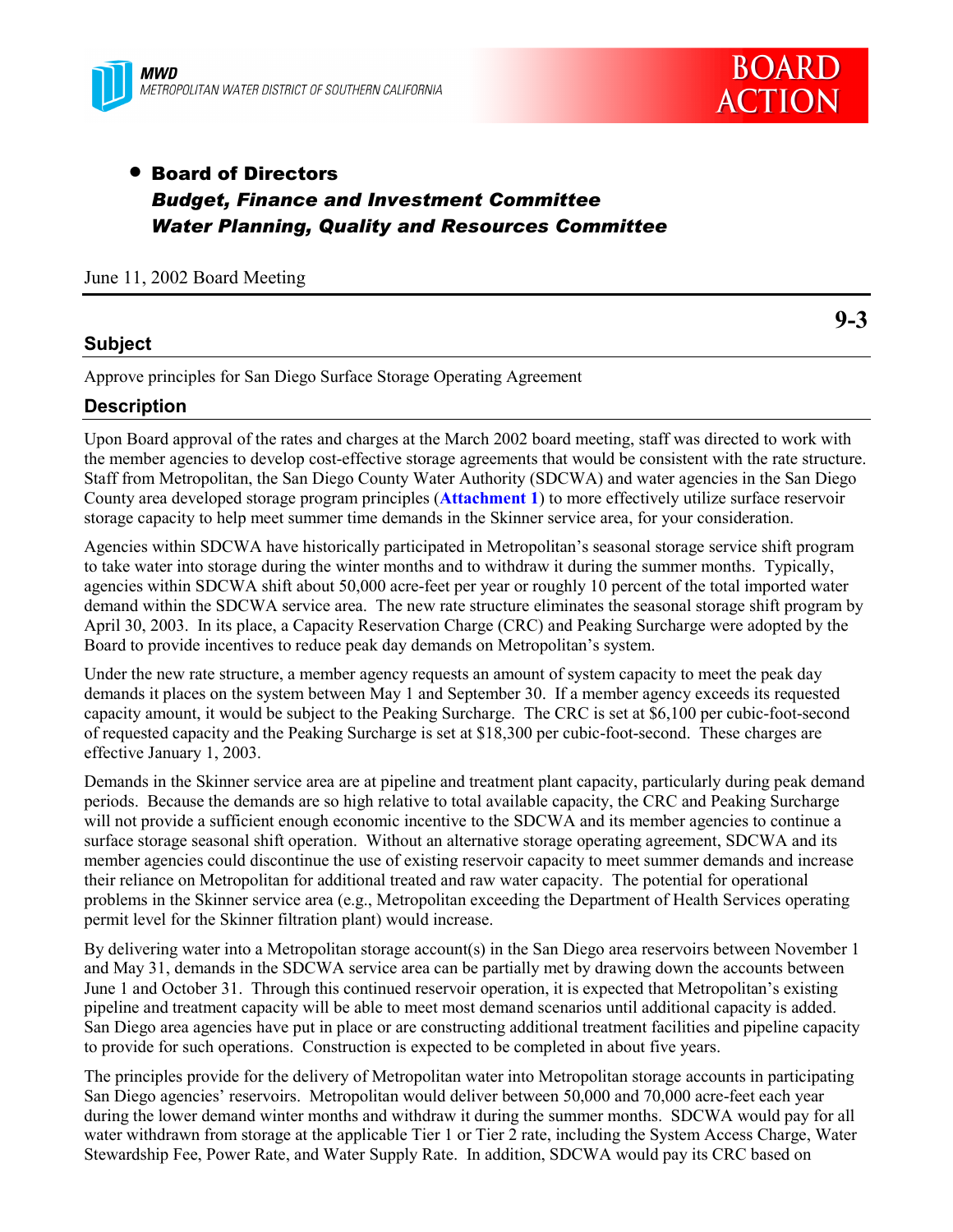100 percent of the available system capacity (and, therefore, would not be subject to the Peaking Surcharge). Finally, water withdrawn from storage would go into the calculation of the Readiness-to-Serve Charge Allocation.

As is the case with Metropolitan's own surface water storage facilities, Metropolitan would absorb a proportionate share of the evaporation losses on the account and would take on the risk of loss due to spill (i.e., the Metropolitan water would ride on top). Metropolitan would provide a credit equal to \$70/acre-foot on the majority of the water that is withdrawn on a pre-determined schedule, with a premium of \$35/acre-foot for water that is withdrawn upon 24-hour notice.

This program improves upon the existing seasonal storage program in three fundamental ways:

- a. All water is delivered to a Metropolitan storage account.
- b. Metropolitan, SDCWA, and the participating San Diego agencies would cooperatively develop storage and withdrawal delivery schedules, integrating the San Diego area reservoirs into the Metropolitan and SDCWA operating plans and therefore increasing the benefits of coordinated operations.
- c. Some of the water delivered into the Metropolitan storage accounts will be subject to withdrawal upon a 24-hour notice ("call") by Metropolitan, providing additional flexibility to Metropolitan.
- d. Through coordinated operations and increased operational flexibility the existing local investments in storage facilities and treatment capacity can be better leveraged to increase the overall benefit to the region.

The term of the agreement would be for five years, with a review and evaluation to be completed at the end of the five-year term. A five-year period was selected as that coincides with the expected completion of Skinner Module 7, which will expand treatment capacity at the Skinner filtration plant. If warranted, the arrangement could be extended.

This arrangement is consistent with the new rate structure and addresses water management needs in the Skinner service area. It builds on existing agreements, including pre-delivery contracts, as well as the seasonal storage program and conjunctive-use agreements. The arrangement would be cost based, providing sufficient economic incentive to continue to build facilities in the SDCWA service area and provide regional benefits by expanding Metropolitan storage in the San Diego area. It provides direct benefits to the SDCWA in the form of financial incentives and improved reliability. Finally, it provides benefits to Western Municipal Water District and Eastern Municipal Water District in the form of greater reliability during the peak summer months. Given the Board's approval of the principles, staff would work with SDCWA and the participating SDCWA member agencies to develop a final operating agreement. The operating agreement would be brought to the Board for consideration and action in December 2002 or January 2003. Similar terms and conditions could be developed for other areas of the Metropolitan system if commensurate benefits could be demonstrated.

# **Policy**

Metropolitan Water District Administrative Code § 4209 states that Metropolitan "… may join or enter into agreement with member public agencies to make more effective use of water resources, including agreements providing for the wheeling, exchange, or banking of water, so long as such agreements serve a purpose of the District."

# **California Environmental Quality Act (CEQA)**

CEQA determination for Option #1:

The proposed action is not defined as a project under CEQA because it involves continuing administrative activities, such as general policy and procedure making (Section 15378(b)(2) of the State CEQA Guidelines). In addition, the proposed action is not subject to CEQA because it involves the creation of government funding mechanisms or other government fiscal activities, which do not involve any commitment to any specific project which may result in a potentially significant physical impact on the environment (Section 15378(b)(4) of the State CEQA Guidelines).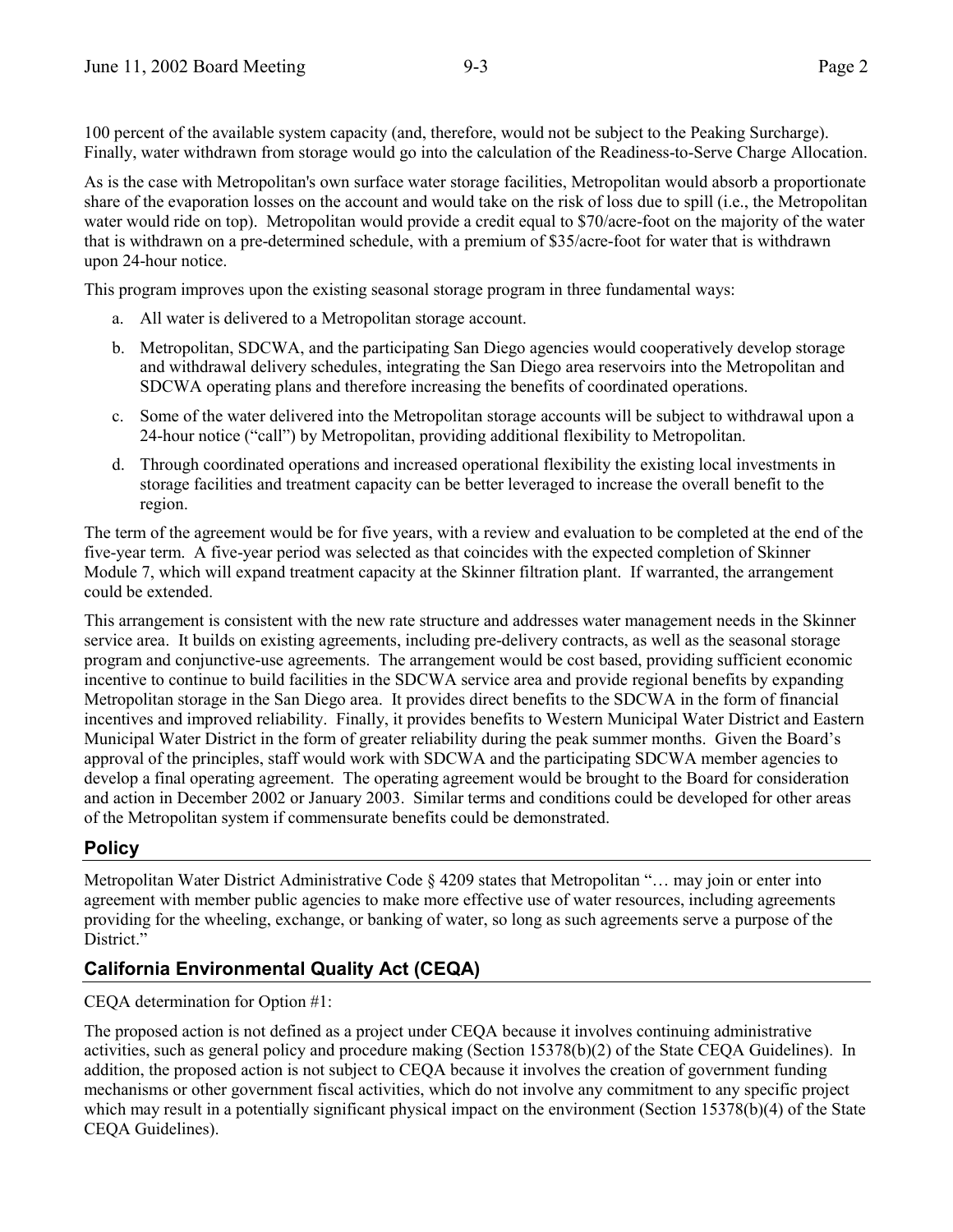The CEQA determination is: Determine that the proposed action is not subject to CEQA per Sections 15378(b)(2) and 15378(b)(4) of the State CEQA Guidelines.

CEQA determination for Option #2:

None required

# **Board Options/Fiscal Impacts**

### **Option #1**

Adopt the CEQA determination and

- a. Approve principles for San Diego Surface Storage Operating Agreement; and
- b. Direct staff to develop draft agreement.

**Fiscal Impact:** Net revenues from the sale of water under the proposed Agreement are estimated to be \$19.8 million.

## **Option #2**

Do not approve principles for San Diego Surface Storage Operating Agreement and direct staff to investigate alternative ways of meeting demand in Skinner service area.

**Fiscal Impact:** Revenue could be \$5 million less to \$4 million more than revenues with the Agreement depending on San Diego area reservoir operations without the Agreement.

# **Staff Recommendation**

Option #1

5/17/2002 *Brian G. Thomas Date*

*Chief Financial Officer*

*Ronald R. Gastelum Chief Executive Officer*

5/20/2002 *Date*

**Attachment 1 – San Diego Surface Storage Operating Agreement Principles**

BLA #1756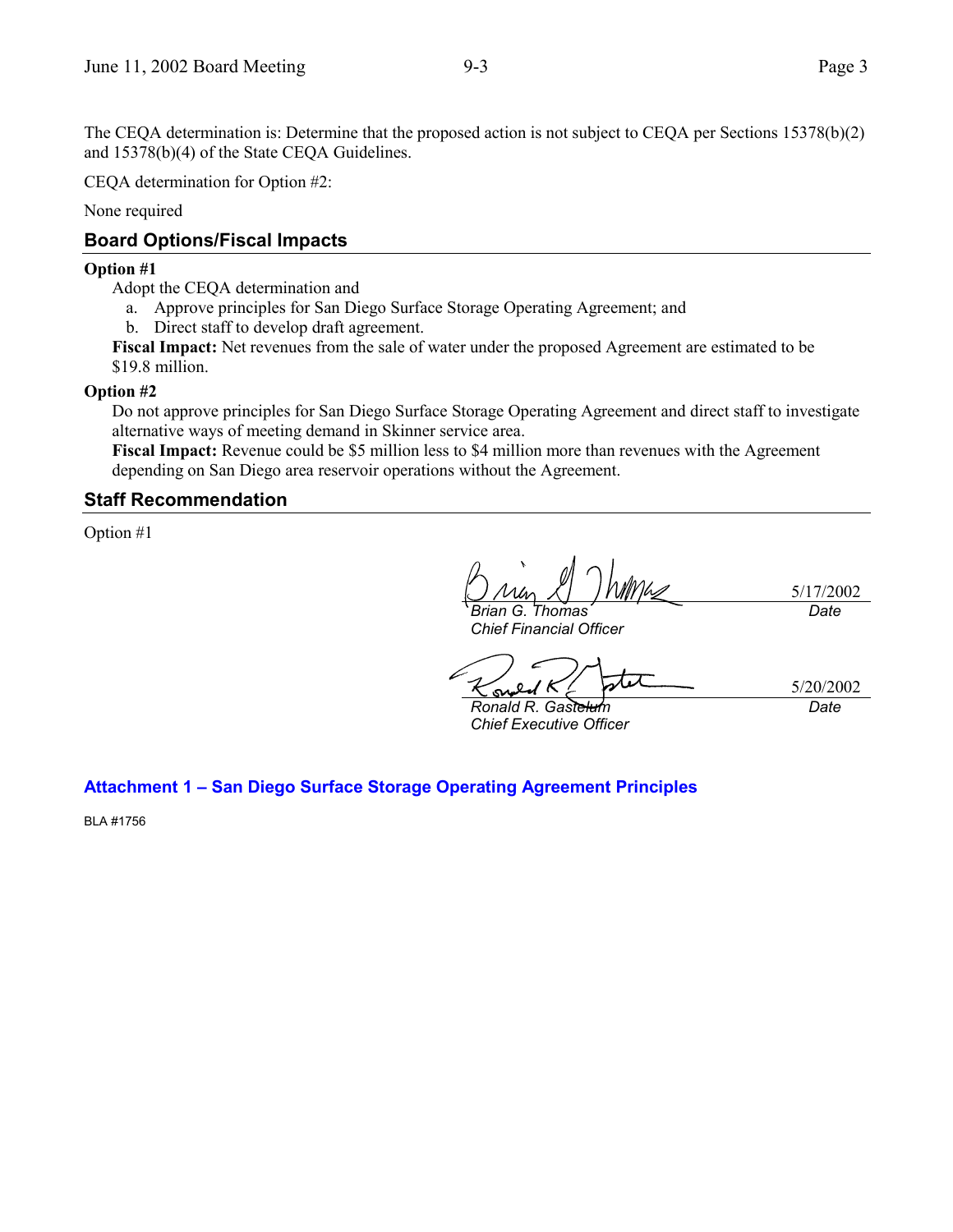#### **San Diego Surface Storage Operating Agreement Principles**

#### **April 22, 2002**

#### **Purpose**

The Metropolitan Water District of Southern California (MWD), the San Diego County Water Authority (SDCWA), and those SDCWA member agencies with reservoirs in San Diego county agree that coordinated operations and use of the reservoir capacity in San Diego county will provide benefits to MWD's member agencies by reducing peak demands on the Skinner filtration plant and San Diego Pipelines 1-5. In addition, such coordinated reservoir use will also provide benefits to SDCWA and its member agencies by helping to ensure supplies are available to meet peak demands. The purpose of the San Diego Surface Storage Operating Agreement will be to:

- a. Deliver water into storage during low demand periods.
- b. Enhance operational flexibility for MWD, SDCWA and the SDCWA member agencies.
- c. Reduce peak-day impacts on MWD and SDCWA facilities, including the Skinner filtration plant, MWD pipelines and SDCWA pipelines.
- d. Efficiently utilize local treatment and storage facilities and conserve water during winter months for use in summer months.

#### **Principles**

To accomplish these objectives, MWD, SDCWA and the SDCWA participating member agencies have established the following principles:

1. These principles are part of a cooperative effort between SDCWA and MWD to address treatment and capacity needs in as economic and efficient a manner as possible. SDCWA and MWD acknowledge that MWD has scheduled capacity expansion at the Skinner Treatment Plant (currently scheduled to be on-line in 2007) and construction of San Diego Pipeline No. 6 (currently scheduled to be on-line 2008) and that SDCWA is finalizing a Water Facilities Master Plan (to be completed by the fall of 2002) that could impact these dates. For the past two years MWD, SDCWA, Eastern Municipal Water District, and Western Municipal Water District and others within the Skinner Service Area have formally cooperated to manage growing demands within existing capacity constraints and will continue to work in this cooperative fashion.

MWD and SDCWA agree that coordinating development of facilities is desirable based on the master planning efforts to minimize costs while at the same time providing reliability for peak demands, as well as emergency and drought needs. SDCWA agrees that MWD, through its current implementation of its Capital Improvement Plan as it relates to the Skinner Service Area and adoption of this Operating Agreement, is making reasonable efforts to ensure continued reliable treatment and delivery capacity to SDCWA and its member agencies. MWD agrees that SDCWA and its member agencies have taken the steps necessary and within its control, through current and planned expansion of local surface water treatment plants, participation in this Operating Agreement and SDCWA's master planning efforts now underway, to contribute to the alleviation of peak demand capacity constraints in the Skinner Service Area. It is further agreed by MWD and SDCWA that any

SD Surface Reservoir Operating Agreement Principles Final Draft April 22, 2002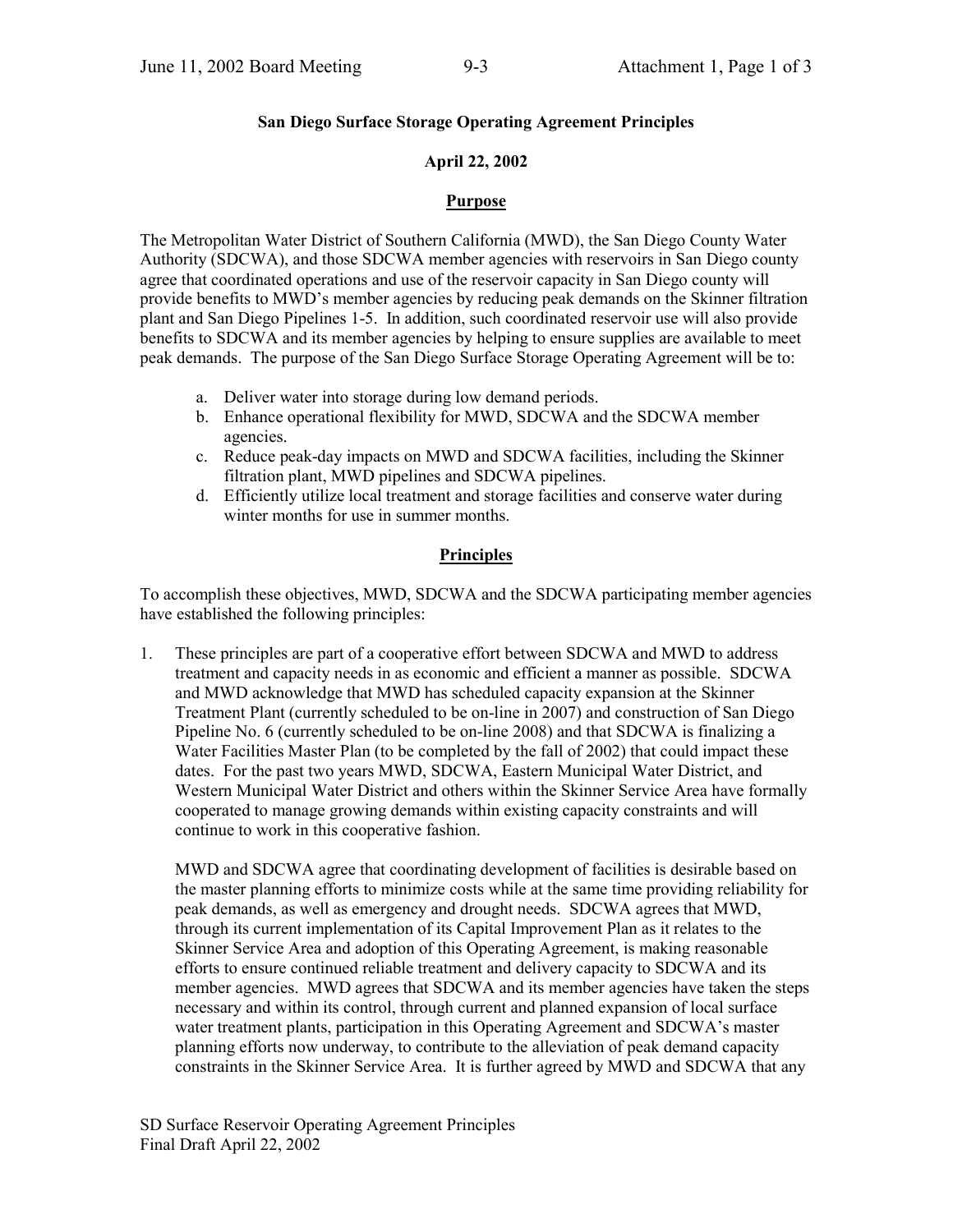remaining capacity shortfalls (should they occur) could not be avoided, given the circumstances as they exist today.

- 2. These principles will become the basis of an operating agreement that is intended to accomplish the purposes set forth above. The term of the agreement will be for a period of 5 years, beginning on the date the existing "shift" seasonal storage program is terminated after implementation of MWD's new rate structure. At the end of this agreement, the costs and benefits will be evaluated, with SDCWA to demonstrate the need and benefits of the program. The agreement may be renewed by mutual agreement on similar terms if adequate benefits are demonstrated.
- 3. The operating agreement will establish MWD storage accounts in various San Diego County reservoirs operated by SDCWA or participating SDCWA members. Between November 1 and May 31 MWD will deliver water (by direct or in-lieu means) into the MWD storage accounts.
- 4. MWD storage accounts will be reduced to account for a proportionate share of reservoir evaporation loss per month.
- 5. MWD will take on the risk of spill. For this purpose, MWD water will float "on top" of local supplies (MWD, SDCWA and reservoir agencies will work together to minimize this risk).
- 6. SDCWA will pay MWD for supplies when water is withdrawn from the storage accounts.
- 7. MWD will bill the SDCWA for all water withdrawn from the storage accounts on a monthly basis. SDCWA will be responsible for billing reservoir agencies.
- 8. Water withdrawn from the MWD storage accounts will be billed at the applicable Tier 1 or Tier 2 rate (depending on the SDCWA's total firm water purchases).
- 9. Water withdrawn from the MWD storage accounts will count toward SDCWA's ten-year rolling average of firm deliveries used to allocate the Readiness-to-Serve Charge.
- 10. SDCWA will pay the Capacity Reservation Charge on 100% of the total estimated flow capacity, which is currently 1,296 cfs, and as a result the SDCWA would not be subject to a peaking surcharge.
- 11. The annual volume of storage under this agreement is estimated to be between 50,000 to 70,000 acre-feet per year (250,000 to 350,000 acre-feet over the agreement term), and will be determined as part of developing the annual operating plan (Plan).
- 12. Water delivered into storage accounts through either direct or in-lieu means will be either "Schedule Water" or "Call Water".
	- a. "Schedule Water" is water that is withdrawn on a pre-set schedule as defined in the Plan. The Plan will be mutually agreed upon among MWD, SDCWA and the participating SDCWA member agencies. MWD's needs for storage will be provided to SDCWA and an operating plan will be drafted by SDCWA and reviewed and approved by an operating